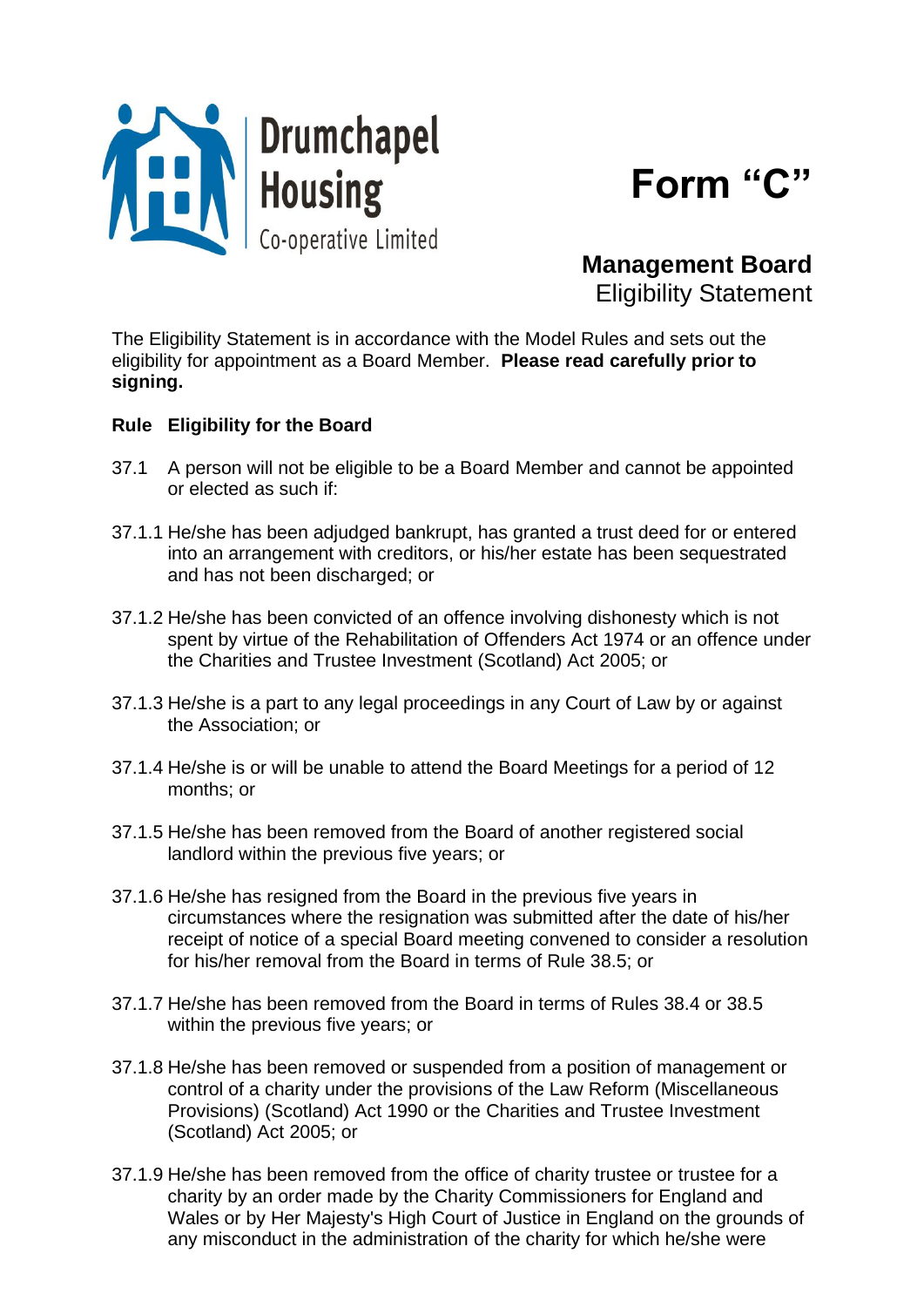responsible or to which he/she were privy, or which his/her conduct contributed to or facilitated; or

- 37.1.10A disqualification order or disqualification undertaking has been made against that person under the Company Directors' Disqualification Act 1986 or the Company Directors Disqualification (Northern Ireland) Order 2002 (which relate to the power of a Court to prevent someone from being a director, liquidator or administrator of a company or a receiver or manager of company property or being involved in the promotion, formation or management of a company); or
- 37.2 At an annual general meeting he/she has served as a Board Member for a continuous period in excess of nine years and the Board has not resolved to permit him/her to stand again or otherwise be nominated for re-election.
- 37.3 A person cannot be re-elected as a Board Member if the Board is not satisfied under Rule 38.6 of the individual's continued effectiveness as a Board Member. In these circumstances, the Board will not allow the individual to stand for re-election.
- 38 A Board Member will cease to be a Board Member if:
- 38.1 He/she resigns his/her position as a Board Member in writing; or
- 38.2 He/she ceases to be a Member unless he/she is a co-optee in terms of Rule 336.1 or an appointee of The Scottish Housing Regulator; or
- 38.3 He/she misses four Management Board meetings in a row without special leave of absence previously being granted by the Board either at his/her request or by exercise of the Board's discretion; or
- 38.4 The majority of Members voting at a general meeting decide this. (The Members at the meeting may then elect someone to take his/her place. If a replacement is not elected at the meeting, the Board may appoint a Board Member in terms of Rule 35); or
- 38.5 The majority of those remaining Board Members presenting and voting at a special meeting of the Board convened for the purpose decide to remove him/her as a Board Member. The resolution to remove him/her as a Board Member must relate to one of the following issues:
- 38.5.1 failure to perform to the published standards laid down by the Scottish Federation of Housing Associations and/or The Scottish Housing Regulator adopted and operated by the Association;
- 38.5.2 failure to sign or failure to comply with the Association's Code of Conduct for Board Members; or
- 38.5.3 a breach of the Association's Rules, standing orders or other policy requirements.
- 38.6 He/she becomes ineligible as a Board Member in terms of Rule 31.3, 31.4 and 37; or